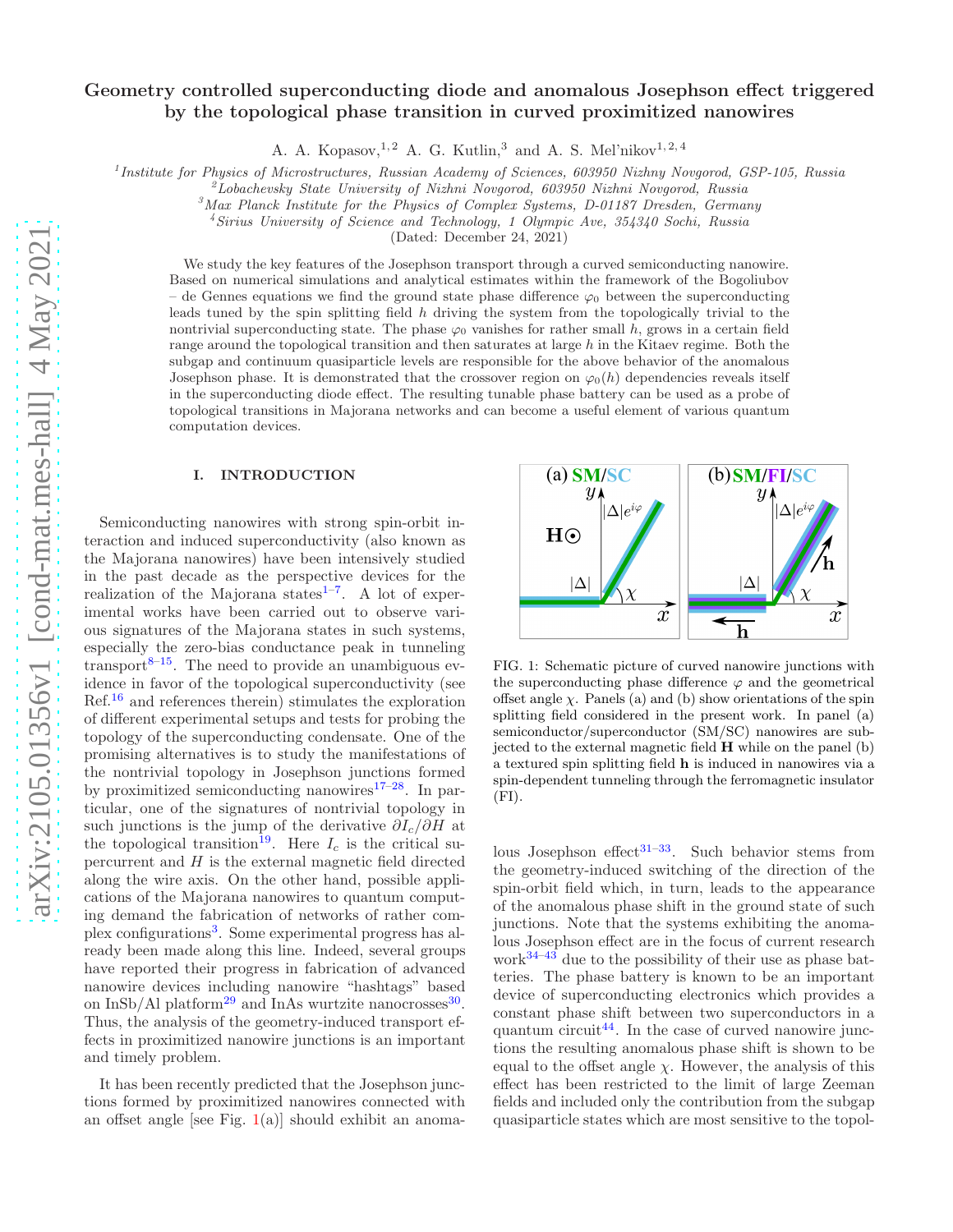ogy changes. This approach can not be used in the vicinity of the topological transition when the Kitaev model for the induced p-wave superconducting correlations in the low-energy spin split subband is no more valid and both spin split subbands should be taken into account<sup>[45](#page-12-2)</sup>. Another crucial aspect for the analysis of the Josephson effect in topological nanowire junctions is that both subgap and continuum states contribute to supercurrent even in the case of short junctions with the sizes less than the superconducting coherence length<sup>[19](#page-11-6)[,20](#page-11-12)[,23](#page-11-13)[–26](#page-11-14)</sup>. In particular, it has been shown that the contribution of continuum states to supercurrent is responsible for a finite critical current at the topological transition when the ex-citation spectrum of proximitized nanowires is gapless<sup>[19](#page-11-6)</sup>. The main goal of our work is to study the key features of the Josephson transport through a curved semiconducting nanowire within the full range of the Zeeman fields covering both topologically trivial and nontrivial regions of the phase diagram.

Based on the Bogoliubov – de Gennes (BdG) equations for curved nanowire junctions, we reveal the magnetic field driven crossover from conventional to anomalous Josephson effect as the system undergoes the topological phase transition. We show that both subgap and continuum states are responsible for such behavior. The distinctive features of the Josephson effect associated with the topological superconductivity are studied for two inequivalent orientations of the spin splitting field shown in panels (a) and (b) of Fig. [1.](#page-0-0) These configurations differ by the origin of the spin splitting field induced in a semiconductor. First, we consider the case when a curved nanowire junction is placed in the external magnetic field directed perpendicular to the substrate and, thus, the spin splitting field appears due to the Zeeman effect [see Fig.  $1(a)$  $1(a)$ ]. We find that in this regime the anomalous phase shift vanishes for small enough Zeeman fields and saturates at the geometrical offset angle for large fields in the topologically nontrivial phase. We have also considered the possibility of a textured profile of the spin splitting field directed parallel and antiparallel to the nanowire axis in different parts of the system [see Fig.  $1(b)$  $1(b)$ ]. This configuration has been motivated by recent experiments<sup>[46](#page-12-3)</sup> on hybrid ferromagnetic nanowires InAs/EuS/Al in which the spin splitting field can be induced in a semiconductor due to the spin-dependent tunneling through an additional layer of ferromagnetic insulator EuS. In such hybrid structures the resulting spin splitting field is of exchange origin. It has been recently shown that the physical mechanism responsible for the existence of the topological phase and the criterion of the topological transition in ferromagnetic hybrid nanowires are the same as in semicon- $\frac{ductor}{superconductor}$  nanowires<sup>[47](#page-12-4)[,48](#page-12-5)</sup>. Thus, both these systems can be described within the framework of com-monly used phenomenological theory<sup>[49](#page-12-6)[,50](#page-12-7)</sup>. Quite opposite to the previous case, we show that in this regime the crossover region extends far into the topologically nontrivial phase, so that the anomalous phase shift doesn't

saturate at the geometrical offset angle even for rather large spin splitting fields. The analysis of the behavior of the anomalous phase demonstrates that this phase can be tuned by the spin splitting field and, thus, the curved nanowire junctions may realize a tunable phase battery.

We find that for both orientations of the spin splitting field the presence of the above-mentioned crossover reveals itself in the superconducting diode effect: the magnitude of the critical current depends on the direction of the applied current. The superconducting diode effect enables directional charge transport without energy loss at low temperatures and has been recently observed in artificial superlattices  $Nb/Va/Ta^{51}$  $Nb/Va/Ta^{51}$  $Nb/Va/Ta^{51}$ . The possibility of the superconducting diode effect has been also predicted in a variety of Josephson systems including Josephson junctions through the helical edge states of a quantum spin-Hall insulator $37$ , ferromagnetic Josephson junctions with spin-active interfaces  $35,40$  $35,40$ , and Josephson junctions through a straight multi-channel semiconducting nanowire with strong spin-orbit coupling in the presence of magnetic field $36$ . Note that according to previous theoretical works the appearance of nonreciprocal transport in junctions through straight semiconducting nanowires requires multi-channel regime. Our results show that the curved geometry allows nonreciprocal transport even through a single-channel nanowire. Moreover, it is the system geometry which controls the parameters of nonreciprocal transport.

The manuscript is organized as follows. In Sec. [II](#page-1-0) we introduce the model and basic equations. In Sec. [III](#page-2-0) we present the analytical results and qualitative arguments elucidating the geometry-induced transport effects under consideration. In Sec. [IV](#page-4-0) the results of numerical simulations are presented and discussed. In Sec. [V](#page-8-0) we discuss the possibility of experimental verification of our predictions. Finally, the results are summarized in Sec. [VI.](#page-8-1)

#### <span id="page-1-0"></span>II. BASIC EQUATIONS

Our analysis is based on BdG equations $33$ :

<span id="page-1-2"></span><span id="page-1-1"></span>
$$
\check{H}_{\text{BdG}}(s)\Psi(s) = E\Psi(s) , \quad (1a)
$$

$$
\check{H}_{\text{BdG}}(s) = \xi(s)\check{\tau}_z + \mathbf{h}(s)\hat{\boldsymbol{\sigma}} \quad (1b)
$$

$$
+|\Delta|[\check{\tau}_x\cos\varphi(s)-\check{\tau}_y\sin\varphi(s)]-\frac{\alpha}{2}\{\hat{\sigma}_n(s),p\}\check{\tau}_z.
$$

Here the coordinate s parametrizes the wire location  $\mathbf{r}(s) = [x(s), y(s)], \xi(s) = p^2/2m - \mu(s), p = -i\hbar\partial_s,$  $\hbar$  is the reduced Planck constant, m is the effective mass,  $\mu(s)$  is the chemical potential profile,  $\alpha$  is the spin-orbit coupling constant,  $\{A, B\}$  denotes the anticommutator of A and B,  $\hat{\sigma}_n(s) = \hat{\sigma}_x \sin \chi(s) - \hat{\sigma}_y \cos \chi(s)$ ,  $\chi(s)$  is the geometrical phase defined as the angle between the tangent vector at  $r(s)$  and the x-axis,  $\hat{\sigma}_i$   $(i = x, y, z)$  are the Pauli matrices acting in the spin space,  $\check{\tau}_i$   $(i = x, y, z)$ are the Pauli matrices acting in the electron-hole space, and  $\Psi(s) = [u_{\uparrow}(s), u_{\downarrow}(s), v_{\downarrow}(s), v_{\uparrow}(s)]^{\text{T}}$  is the quasiparticle wave function. Throughout the work we use the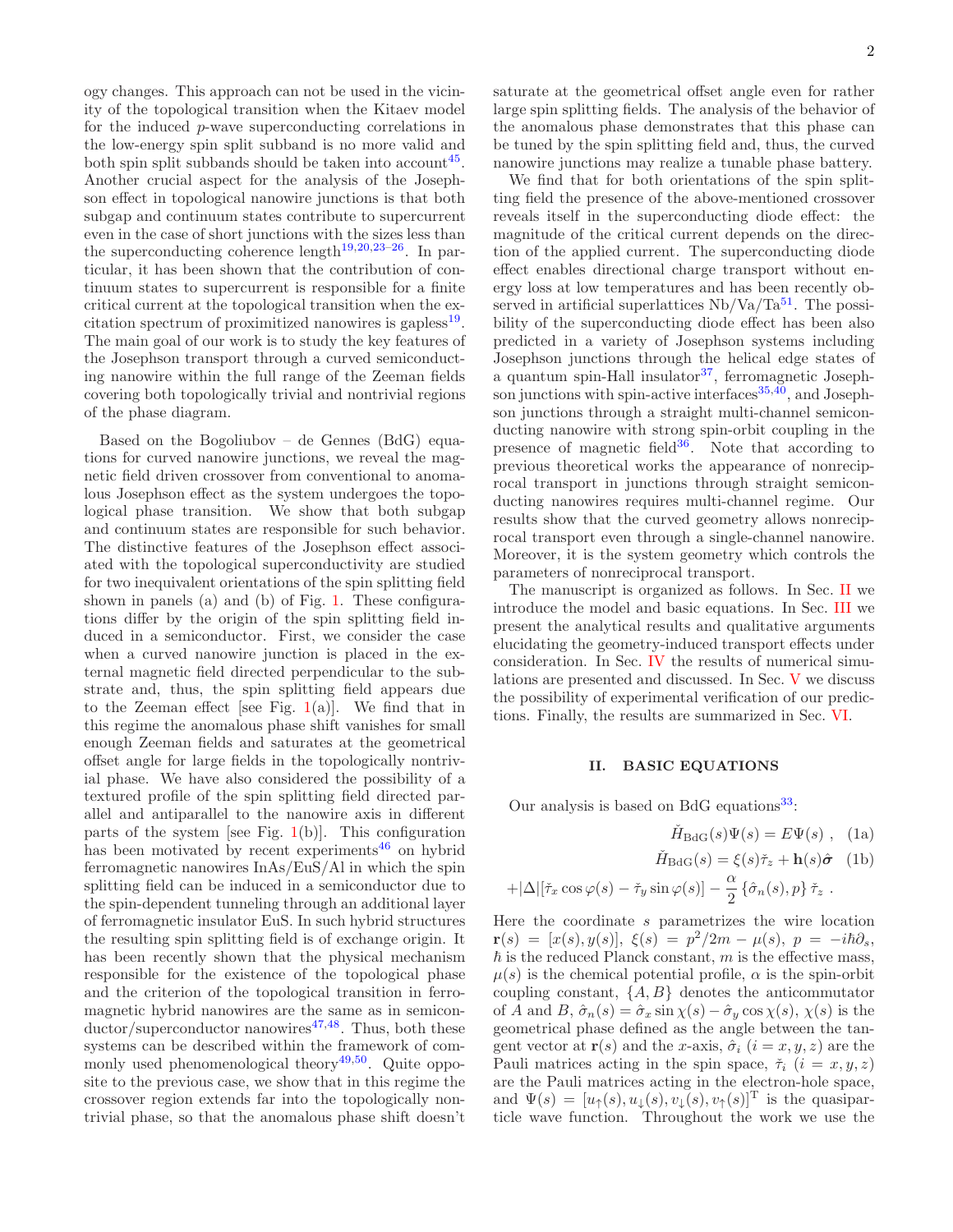following profiles of the spin splitting field:

$$
\mathbf{h}(s) = [0, 0, -h_{\perp}] , \qquad (2a)
$$

$$
\mathbf{h}(s) = h_{\parallel} \text{sgn}(s) \left[ \cos \chi(s), \sin \chi(s), 0 \right] , \quad (2b)
$$

which are shown schematically in panels (a) and (b) of Fig. [1,](#page-0-0) respectively. Without loss of generality, we take  $h_{\perp}, h_{\parallel} \geq 0$ . We emphasize that the presence of the wire curvature doesn't affect the criterion of the topological transition in the system. The system is in the topologically trivial (nontrivial) phase when the condition  $h_{\perp}, h_{\parallel} < h_c$   $(h_{\perp}, h_{\parallel} > h_c)$  is satisfied in both nanowire parts. Hereafter,  $h_c = \sqrt{\mu^2 + |\Delta|^2}$ . We restrict ourselves to the study of short Josephson junctions and use stepwise profiles for both superconducting and geometrical phases  $\varphi(s) = \varphi \Theta(s)$ ,  $\chi(s) = \chi \Theta(s)$  where  $\Theta(x)$  is the Heaviside step function.

BdG equations [\(1\)](#page-1-1) should be supplemented by the appropriate boundary conditions at the turning point of the nanowire which take into account various mechanisms of quasiparticle scattering. In real experimental situation these mechanisms can include spin-independent scat-tering<sup>[52](#page-12-12)</sup>, spin-dependent scattering at spin-active<sup>[53](#page-12-13)[,54](#page-12-14)</sup> and/or spin-orbit active interfaces<sup>[55](#page-12-15)</sup>. For simplicity, here we restrict ourselves to consideration of two scattering mechanisms: (i) the spin-dependent scattering which appears due to the combined effect of spin-orbit coupling and the wire curvature and (ii) the spin-independent scattering. The former case has been addressed numerically (the details of our numerical simulations are presented in Appendix  $\bf{A}$ ). The effects of the spinindependent scattering have been analyzed within our analytical approach developed for the first system configuration shown in Fig.  $1(a)$  $1(a)$ . Note that we completely neglect possible spin-dependent scattering effects associated, e.g., with spin-active interfaces.

The zero-temperature current-phase relation  $I_s(\varphi)$  has been obtained from the excitation spectrum of the sys-tem<sup>[56](#page-12-16)</sup>

<span id="page-2-1"></span>
$$
I_s(\varphi) = \frac{2e}{\hbar} \frac{\partial E_{tot}}{\partial \varphi} , \quad E_{tot}(\varphi) = -\frac{1}{2} \sum_n E_n(\varphi) , \quad (3)
$$

where  $e$  is the electron charge,  $E_{tot}$  is the junction energy at zero temperature and the summation should be carried out over all the positive eigenvalues  $E_n$  of the problem [\(1\)](#page-1-1). Let us denote the superconducting phase difference corresponding to the ground-state energy (i.e. the minimum of the function  $E_{tot}(\varphi)$  as the anomalous phase  $\varphi_0$ . It is easy to see from Eqs. [\(3\)](#page-2-1) that in the case when  $E_{tot}(\varphi)$  dependence has a single minimum, the anomalous phase shift can be also extracted from  $I_s(\varphi)$ dependencies using the relations:

$$
I_s(\varphi_0) = 0 \;, \quad \frac{\partial I_s}{\partial \varphi}\bigg|_{\varphi = \varphi_0} > 0 \; . \tag{4}
$$

Before proceed further, let us briefly comment on the validity of our approach which is similar to the one used

<span id="page-2-5"></span><span id="page-2-4"></span>previously in Refs. $20,24,25$  $20,24,25$  $20,24,25$  for the junctions with straight nanowires  $(\chi = 0)$ . First, our analysis is based on a single-channel model for proximitized nanowires $49,50$  $49,50$ and, thus, here we don't address the questions related to multiband occupancy in the semiconducting core. Second, in the present work we use a phenomenological model of the proximity effect which is valid in the case of small tunneling rate  $\Gamma \ll \Delta_0$  where  $\Gamma \propto t^2 \nu_0$ , t is the tunneling matrix element,  $\nu_0$  is the normal-state density of states at the Fermi level in the metal shell, and  $\Delta_0$  is the energy gap in the parent superconductor  $57,58$  $57,58$ . Within this limit, the modulus of the gap parameter is equal to the tunneling rate  $|\Delta| = \Gamma$ . The correct description of the proximity effect also requires to take into account the low-energy renormalization of the quasiparticle spectrum due to the diagonal matrix elements of the tunneling selfenergy in the electron-hole space<sup> $57,58$  $57,58$ </sup>. Assuming that the energies of relevant excitations contributing to supercurrent are much less than the energy gap  $\Delta_0$  in the parent superconductor one can neglect the spectrum renormalization determined by the small parameter  $\Gamma/\Delta_0$ .

### <span id="page-2-0"></span>III. QUASIPARTICLE SPECTRA AND SUPERCURRENT. QUALITATIVE CONSIDERATION

#### A. Perpendicular Zeeman field

Here we discuss some approximations and analytical results for the system configuration shown in Fig.  $1(a)$  $1(a)$ . We note that a lot of insight into the physics of the anomalous Josephson effect in curved junctions can be gained from the analysis of the energy spectrum of a homogeneous proximitized nanowire. For this purpose, it is convenient to rewrite the BdG model [\(1\)](#page-1-1) in the ba-sis of the so-called helical states<sup>[5](#page-11-18)[,19](#page-11-6)</sup>. In the helical basis, the BdG equations for the spinful proximitized nanowire are reduced to the model describing two one-dimensional superconductors with the intraband p-wave and the interband s-wave pairing (see also Appendix [B\)](#page-9-1). The resulting equations allow a simple analytical treatment in the limit  $\mu \gg |\Delta|$ ,  $m\alpha^2$  and  $h_{\perp} \gtrsim |\Delta|$ . Within this limit, it is sufficient to take into account only the p-wave pairing in each spin split subband while the interband s-wave pairing can be neglected<sup>[19](#page-11-6)</sup>. The effect of the latter pairing becomes small due to a small coupling between the quasiparticle wave functions in different subbands characterized by rather strong mismatch of the Fermi momenta. As a result, the problem is reduced to two independent  $p$ -wave superconductors described by the following BdG models (see Appendix [B](#page-9-1) for details):

$$
\check{H}_{\eta}(s) = \begin{bmatrix} \xi(s) + \eta h_{\perp} & \Delta_{p\eta}(s) \\ \Delta_{p\eta}^{\dagger}(s) & -\xi(s) - \eta h_{\perp} \end{bmatrix} , \qquad (5a)
$$

<span id="page-2-6"></span><span id="page-2-3"></span><span id="page-2-2"></span>
$$
\Delta_{p\eta}(s) = \frac{i\alpha}{2h_{\perp}} \left\{ \Delta(s)e^{i\eta\chi(s)}, p \right\} ,\qquad(5b)
$$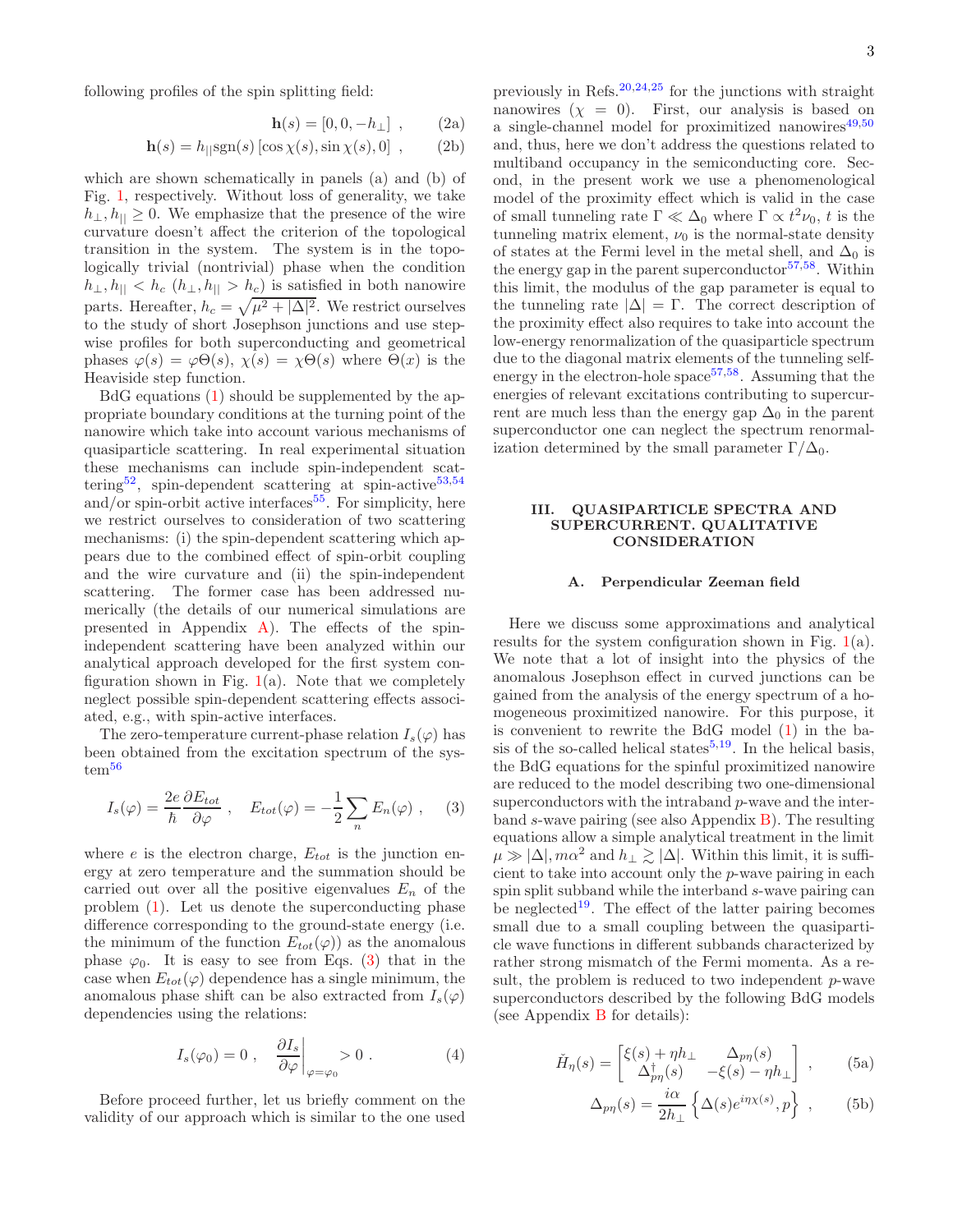where  $\eta = \pm$  is the subband index. Thus, the total supercurrent through a curved nanowire can be approximated by a sum of supercurrents carried by the Andreev bound states produced by each subband.

Particularly simple expressions for the energy spectra of the subgap quasiparticle states and the currentphase relation can be obtained for transparent junctions by treating Eqs. [\(5\)](#page-2-2) within the quasiclassical approximation. We get the following results for the subgap energy spectrum (see Appendix [C](#page-10-2) for the derivation):

$$
E_{\eta}(\varphi) = \pm |\Delta_{\eta}| \cos [(\varphi + \eta \chi)/2], \qquad (6a)
$$

$$
|\Delta_{\eta}| = |\Delta| \text{Re}\left[\sqrt{2m\alpha^2(\mu - \eta h_{\perp})}\right] / h_{\perp} . \tag{6b}
$$

Here  $|\Delta_{\eta}|$  is the induced superconducting gap in the quasiparticle spectrum of the subband  $\eta$ . Substituting Eq. [\(6\)](#page-3-0) into Eq. [\(3\)](#page-2-1) and performing the summation over the subband index, we derive the current-phase relation at zero temperature:

$$
I_s(\varphi) = \sum_{\eta = \pm} \mathcal{I}_{\eta} \sin\left[ (\varphi + \eta \chi)/2 \right] \operatorname{sgn} \left\{ \cos\left[ (\varphi + \eta \chi)/2 \right] \right\} ,
$$
 (7)

where  $\mathcal{I}_{\eta} = e|\Delta_{\eta}|/2\hbar$  is the subband critical current. One can clearly see from Eq. [\(6a\)](#page-3-1) that the dispersion of the subgap levels related to different subbands have the opposite phase shifts  $(\pm \chi)$ . Another crucial aspect for subsequent analysis is that the gaps  $|\Delta_n|$  demonstrate qualitatively different behavior with respect to the Zeeman field due to the mismatch of the Fermi momenta in spin split subbands  $p_{F\eta} = \text{Re}[\sqrt{2m(\mu - \eta h_{\perp})}]$ . Indeed, Eq. [\(6b\)](#page-3-2) suggests that the gap  $|\Delta_-\|$  is finite within the full range of considered Zeeman fields. However, the gap  $|\Delta_+|$  decreases upon the increase in the Zeeman splitting from zero and then vanishes at the topological transition (note that in the limit  $\mu \gg |\Delta|$  the topological transition occurs at  $h_{\perp} \approx \mu$ ). For  $h_{\perp} > \mu$  the bottom of the normal-state  $\eta = +$  subband is located above the Fermi level and, thus, this subband should be removed from the low-energy problem in the topologically nontrivial phase. Calculations of the junction energy using the subgap spectra [\(6a\)](#page-3-1) reveal the presence of two local minima of the total energy vs. the superconducting phase difference and quite complex behavior of the anomalous phase shift. In particular, the anomalous phase  $\varphi_0$  vanishes in the limit  $h_{\perp} \to 0$ , grows in a certain field range around the topological transition and saturates at the geometrical offset angle  $\varphi_0(h_\perp) = \chi$  for  $h_\perp \geq \mu$  (see Fig. [2\)](#page-3-3). We emphasize that except the vicinity of the topological phase transition Eq. [\(7\)](#page-3-4) gives us the anomalous phase value which is in a good agreement with the results of our numerical simulations for  $\mu \gg |\Delta|$  (see Section [IV\)](#page-4-0).

We continue with the study of key transport characteristics of the Josephson effect. In particular, we investigate the superconducting diode effect and follow-ing Ref.<sup>[36](#page-12-11)</sup> we introduce  $I_{c+}$  (maximum of the Josephson current) and  $I_{c-}$  (absolute value of the minimum current). Note that the possiblity of nonreciprocal transport

<span id="page-3-3"></span>

<span id="page-3-2"></span><span id="page-3-1"></span><span id="page-3-0"></span>FIG. 2: Typical analytical  $\varphi_0(h_\perp)$  dependencies given by Eqs. [\(3\)](#page-2-1) and [\(6\)](#page-3-0). We take  $\mu = 10|\Delta|$  and  $m\alpha^2 = 0.2|\Delta|$  for both nanowires. The system undergoes the topological phase transition at  $h_{\perp} = \sqrt{\mu^2 + |\Delta|^2}$  (denoted as a black solid line).

<span id="page-3-4"></span>through a curved proximitized nanowire is not forbidden by the symmetry considerations due to the fact that the inhomogeneous Rashba term in Eq. [\(1b\)](#page-1-2) breaks the inversion symmetry  $s \to -s$ . Thus, for a finite spin-orbit coupling constant  $\alpha$ , the system aquires a preferential direction which is exactly the direction of the current flow. Considering the current-phase relation [\(7\)](#page-3-4), we derive the following expressions for the critical currents:

$$
I_{c+} = \begin{cases} \mathcal{I}_{-} \cos \chi + \mathcal{I}_{+} , & 0 \le \chi \le \chi_{0} ,\\ \mathcal{I}_{-} - \mathcal{I}_{+} \cos \chi , & \chi_{0} < \chi \le \pi , \end{cases}
$$
 (8a)

$$
I_{c-} = \begin{cases} |\mathcal{I}_{-} + \mathcal{I}_{+} \cos \chi|, & 0 \le \chi \le \pi - \chi_{0}, \\ |\mathcal{I}_{-} \cos \chi - \mathcal{I}_{+}|, & \pi - \chi_{0} < \chi \le \pi. \end{cases}
$$
 (8b)

Here  $\chi_0 = 2 \arctan(\sqrt{\mathcal{I}_+/\mathcal{I}_-}).$ 

Let us now discuss the effect of an additional spinidependent scattering on the junction characteristics. For this purpose, we introduce a potential barrier at the turning point of the nanowire which is described by the term  $V_0 \tilde{\tau}_z \delta(s)$  added into the Hamiltonian [\(5a\)](#page-2-3). We find that the spin-independent scattering doesn't affect the functional form of the current-phase relation shown in Eq. [\(7\)](#page-3-4) and leads to the following renormalization of the subband critical currents  $\mathcal{I}_{\pm} = e|\Delta_{\eta}| \sqrt{D_{\eta}}/\hbar$ . Here  $D_{\eta} = (1 + Z_{\eta}^2)^{-1}$  is the transparency of each p-wave Josephson junction and  $Z_{\eta} = mV_0/\hbar p_{F\eta}$  is the corresponding barrier strength parameter. Thus, all our qualitative predictions regarding the junction transport characteristics remain valid in this case, though, the increase in the barrier strength suppresses the supercurrent. As for the spin-dependent scattering, one can expect that it can affect the above contributions to the Josephson current arising from different subbands. Still, we expect our predictions can survive even in this situation except for a very exotic case when this scattering completely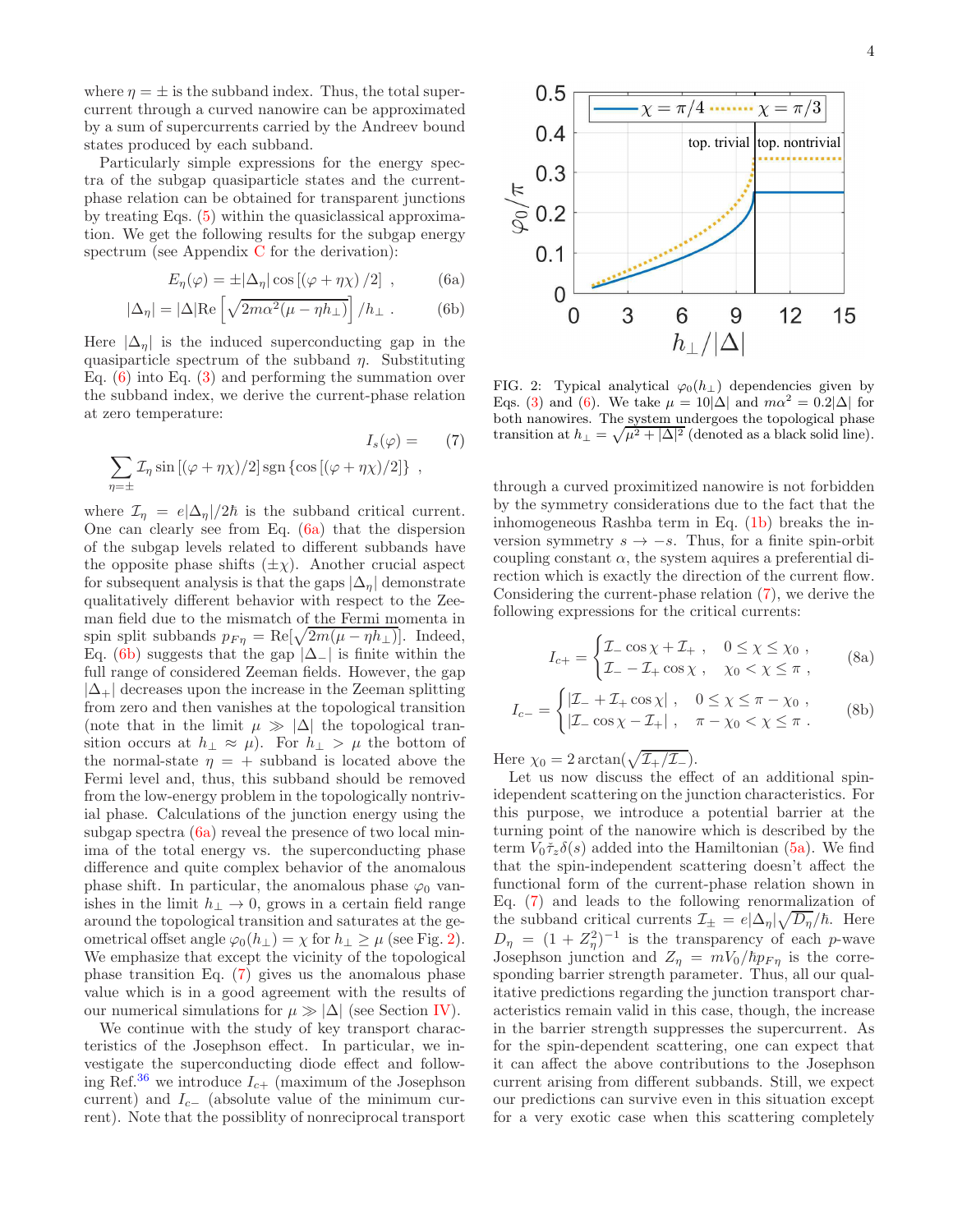suppresses the current contribution from one of the spin channels.

The above-described generalization of our results in the presence of the spin-independent scattering can be used to clarify the relation between the features of the Josephson transport in curved nanowire junctions and the Majorana physics. Indeed, one can easily get the following expression for the subgap spectrum in the regime  $h_\perp \gtrsim \sqrt{\mu^2 + |\Delta|^2}$ 

$$
E_{-}(\varphi) = \pm |\Delta_{-}| \sqrt{D_{-}} \cos[(\varphi - \chi)/2]. \qquad (9)
$$

Note that for  $\chi = 0$  the above expression coincides with the well-known expression describing the energy spectra of the quasiparticle levels in topologically nontrivial Josephson junctions[1](#page-10-0)[,59](#page-12-19)[,60](#page-12-20). One can clearly see that in the case of zero transparency we get a pair of isolated Majorana modes localized at the turning point of the nanowire. The increase in the junction transparency results in the hybridization of these low-energy quasiparticle states. The above equation also demonstrates that such hybridization is controlled by the junction geometry through the dependence on the geometrical offset angle  $\chi$ . We emphasize that the contribution of the above-described subgap state to supercurrent is one of two contributions responsible for the appearance of geometry-induced transport effects under consideration. Thus, the Josephson transport phenomena determined by the above Majorana pair localized at the turning point definitely reflect a general topology change.

### B. Textured spin splitting field

Before proceed further, let us note that the system doesn't exhibit the anomalous Josephson effect when the direction of the spin splitting field follows the direction of the nanowire axis

$$
\mathbf{h}(s) = h_{\parallel} \left[ \cos \chi(s), \sin \chi(s), 0 \right] . \tag{10}
$$

It is straightforward to show that for the above profile of the spin splitting field the BdG operators  $H_{BdG}(s, \varphi)$ and  $H_{\text{BdG}}(s, -\varphi)$  are related by a unitary transformation and, thus, the excitation energies are even functions of the superconducting phase difference

$$
\check{H}_{\text{BdG}}(s, -\varphi) = \hat{\sigma}_x \mathcal{P} \check{H}_{\text{BdG}}(s, \varphi) \mathcal{P} \hat{\sigma}_x , \qquad (11a)
$$

$$
E_n(\varphi) = E_n(-\varphi) . \qquad (11b)
$$

Here  $P$  denotes the parity inversion operator  $Pf(s) =$  $f(-s)$ . Combining Eqs. [\(11b\)](#page-4-1) and [\(3\)](#page-2-1), we get that the supercurrent satisfies the relation  $I_s(\varphi) = -I_s(-\varphi)$  and the anomalous Josephson current is equal to zero due to the symmetry constraint. Thus, in order to get a finite anomalous phase shift it is necessary to consider the change in the direction of the spin splitting field relative to the nanowire axis in different parts of the system.

In the rest of this subsection we consider the case when the direction of the spin splitting field is parallel and antiparallel to the nanowire axis in different parts of the system [see Fig.  $1(b)$  $1(b)$ ]. Note that the main difference between two profiles of the spin splitting field considered in our work is that the textured spin splitting field shown in Fig.  $1(b)$  $1(b)$  results in different spin structures for the quasiparticle wave function in straight nanowire parts. Thus, a simplified theoretical description which has been implemented for the configuration shown in Fig.  $1(a)$  $1(a)$  is no longer applicable since the boundary conditions at the junction couple the eigenstates from both spin split subbands. This fact complicates further analytical progress for this type of system configuration and forces us to rely only on qualitative arguments derived from the results of numerical simulations. The complex behavior of the anomalous phase shift and the superconducting diode effect appear due to a nontrivial form of the current-phase relation which consists of two contributions: (i) the contribution of the subgap quasiparticle states and (ii) the contribution of the continuum levels (high-energy resonant states). Regarding the subgap quasiparticle states, we note that for large spin splitting fields  $h_{\parallel} \gtrsim \mu$  this contribution strongly depends on the geometrical offset angle  $\chi$  owing to spin-filtering properties of a curved junction with a magnetic texture. As for the resonant states, our further numerical simulations reveal that this contribution comes primarily from the energy range  $E \in [h_{\parallel} - |\Delta|, h_{\parallel} + |\Delta|].$ 

### <span id="page-4-0"></span>IV. NUMERICAL SIMULATIONS

#### Perpendicular Zeeman field

We proceed with the discussion of the results of numerical simulations. Here we consider the model profile of the Zeeman field given by Eq.  $(2a)$ . Typical subgap spectra and current-phase relations are shown in Fig. [3.](#page-5-0) First, we address the case of large Zeeman fields  $h_{\perp} \gtrsim h_c$ [panels (a) and (b) in Fig. [3\]](#page-5-0). Within our numerical approach we find that in this regime the contribution of the subgap states to supercurrent well exceeds the contribution of the continuum states and, thus, the analysis of the subgap quasiparticle spectra is enough to fully describe the features of the dc Josephson effect. We perform a direct comparison of the results of our numerical simulations with analytical expressions for the subgap spectrum and the current-phase relation given by Eqs. [\(6\)](#page-3-0) and [\(7\)](#page-3-4), respectively. The plots shown in panels (a) and (b) of Fig. [3](#page-5-0) demonstrate a good agreement between analytical and numerical results.

<span id="page-4-1"></span>Approaching the topological phase transition from the topologically nontrivial region of the phase diagram, we find that the analytical approach used in Refs.<sup>[32](#page-11-19)[,33](#page-11-10)</sup> is no more valid and one has to take into account the contributions to the supercurrent from both the subgap and the continuum states. Typical subgap spectrum and the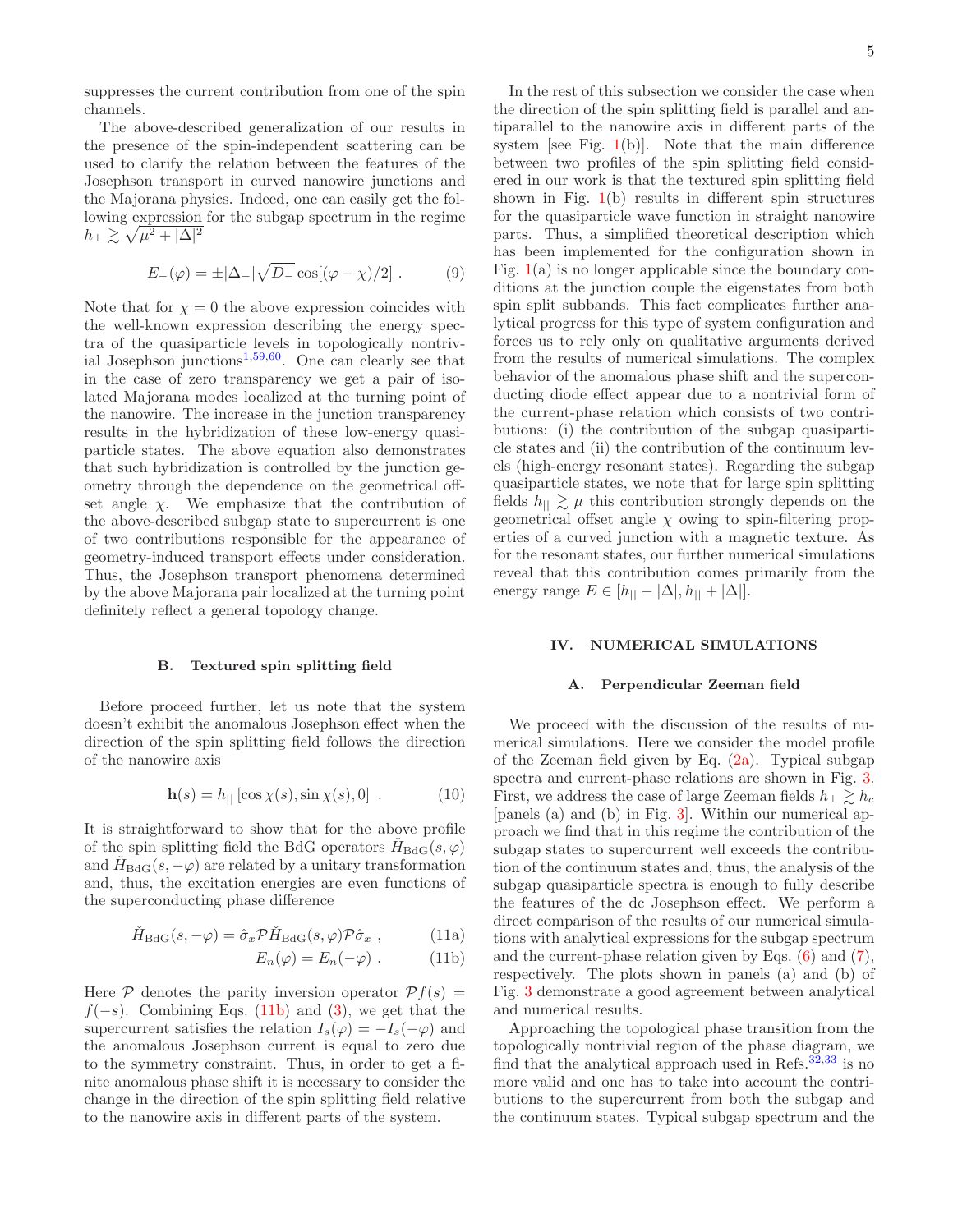<span id="page-5-0"></span>

FIG. 3: Typical subgap spectra and current-phase relations calculated for the Zeeman field profile  $(2a)$ . Hereafter, we use  $|\Delta|$  as the energy unit and  $e|\Delta|/\hbar$  as the current unit. We take  $\chi = \pi/2$ ,  $\mu = |\Delta|$  and  $m\alpha^2 = 0.2|\Delta|$  for both nanowires. The system undergoes the topological phase transition at  $h_{\perp} = \sqrt{2}|\Delta|$ . Panels (a) and (b) correspond to  $h_{\perp} = 3|\Delta|$ while panels (c) and (d) correspond to  $h_{\perp} = 1.5|\Delta|$ . Black circles denote the superconducting phase difference at which the energy  $E_{tot}$  of the junction reaches its minimal value (the anomalous phase shift  $\varphi_0$ ).

current-phase relation near the topological transition are shown in panels (c) and (d) of Fig. [3.](#page-5-0) In particular, Fig. [3\(](#page-5-0)c) demonstrates that the dispersion of the subgap levels with respect to  $\varphi$  is nonvanishing only in the vicinity of the zero-energy crossing. As a result, the contribution of the subgap states to the supercurrent near the topological phase transition is negligibly small within a wide range of  $\varphi$  and a finite anomalous phase shift appears exactly due to the contribution of the continuum states [see Fig. [3\(](#page-5-0)d)]. Quite opposite to large fields  $h_{\perp}$ well above the field  $h_c$ , the results in Fig. [3\(](#page-5-0)d) indicate that the anomalous phase shift deviates from the geometrical offset angle near the topological phase transition.

Typical  $\varphi_0(h_+)$  dependencies within the full range of Zeeman fields covering both the topologically trivial and nontrivial regions of the phase diagram are shown in Figs. [4\(](#page-5-1)a) and [5\(](#page-6-0)a). Note that we take  $\mu = |\Delta|$  and  $\mu = 4|\Delta|$  to produce the plots in Figs. [4\(](#page-5-1)a) and [5\(](#page-6-0)a), respectively. Our results indicate that the anomalous phase shift vanishes for  $h_{\perp} \leq |\Delta|$  while  $\varphi_0 \approx \chi$  for  $h_{\perp} \gg h_c$ . One can notice that in between these limiting cases  $\varphi_0(h_\perp)$  curves in Figs. [4\(](#page-5-1)a) and [5\(](#page-6-0)a) reveal qualitatively different behavior. Indeed, the plots in Fig. [4\(](#page-5-1)a) reveal a smooth crossover from the conventional to anomalous Josephson effect and the field of the topological transition corresponds to the maximum slope on  $\varphi_0(h_\perp)$ curves. The increase in the chemical potential  $\mu$  results

<span id="page-5-1"></span>

FIG. 4: Typical  $\varphi_0(h_\perp)$  dependencies (a) and  $\varphi_0(\chi)$  plots (b) for the model profile of the Zeeman field  $(2a)$ . We take  $\mu = |\Delta|$  and  $m\alpha^2 = 0.2|\Delta|$  for both nanowires. The system  $\mu$  |  $\Box$ | and that  $\Box$ | isometric indication at  $h_{\bot} = \sqrt{2}|\Delta|$ [denoted by a black solid line in panel (a)].

in a more sharp peculiarities at the field of the topological transition which now reveals itself through the appearance of the kink on  $\varphi_0(h_\perp)$  curves in Fig. [5\(](#page-6-0)a). Moreover, the results presented in Fig. [5\(](#page-6-0)a) for  $\chi = \pi/2$  show the jump of the anomalous phase in the topologically trivial regime for  $h_{\perp} \approx 3.5|\Delta|$ . Such behavior stems from the presence of two local minima of the total energy of the contact vs. the superconducting phase difference. Thus, the jump of the anomalous phase appears exactly due to the competition of these two minima as one changes the Zeeman field. Typical dependencies of the anomalous phase shift on the geometrical offset angle are shown in Figs. [4\(](#page-5-1)b) and [5\(](#page-6-0)b). One can see that, quite opposite to the case of large Zeeman fields, typical  $\varphi_0(\chi)$  dependencies are nonlinear within the crossover region on  $\varphi_0(h_\perp)$ curves. We emphasize that the above-described behavior of the anomalous phase shift is in qualitative agreement with the results of the effective BdG model  $(5)$ .

In the end of this subsection we study the dependencies of key transport characteristics of the Josephson effect.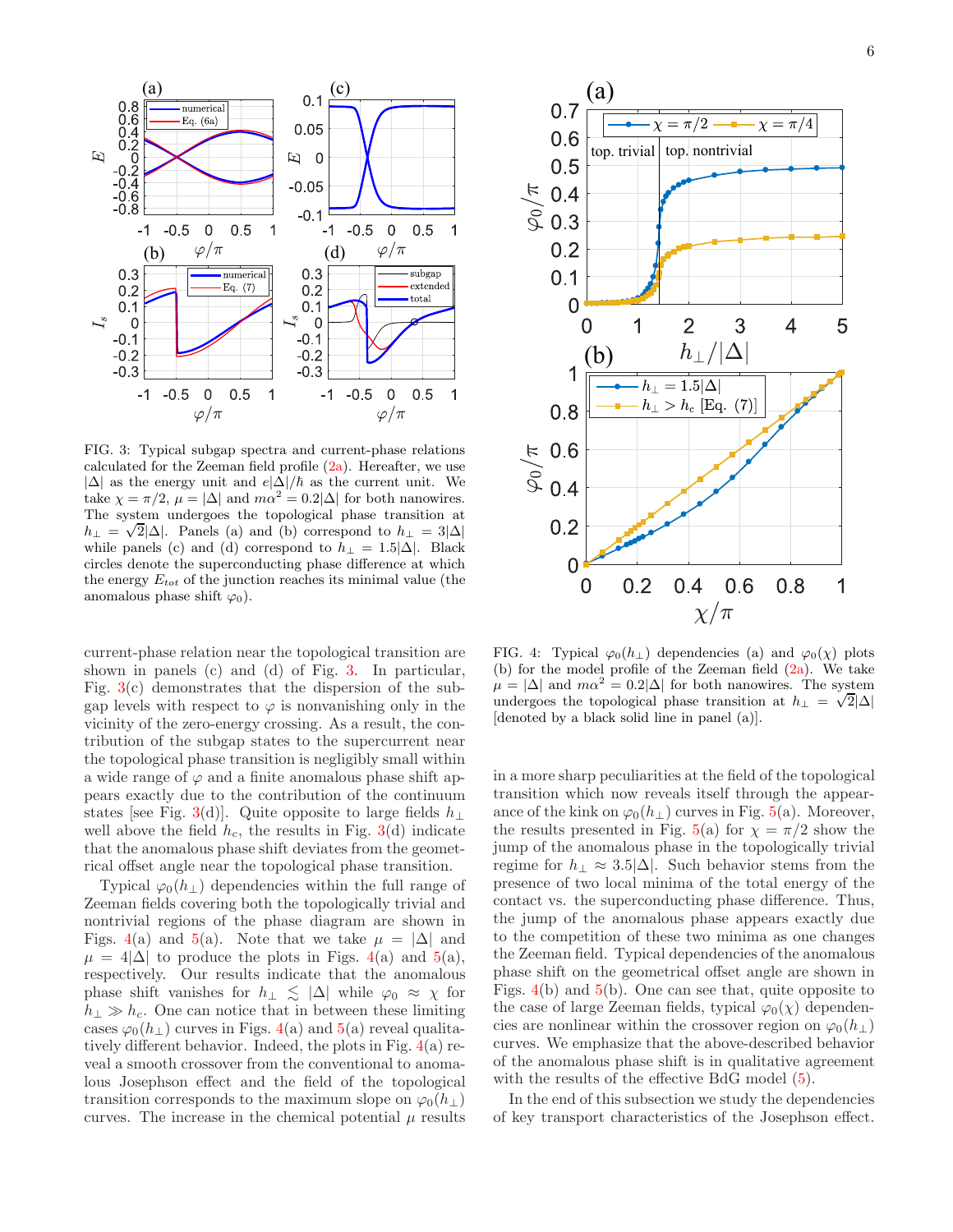<span id="page-6-0"></span>

FIG. 5: Typical  $\varphi_0(h_\perp)$  dependencies (a) and  $\varphi_0(\chi)$  plots (b) for the model profile of the Zeeman field  $(2a)$ . We take  $\mu = 4|\Delta|$  and  $m\alpha^2 = 0.2|\Delta|$  for both nanowires. The system  $\mu$  -  $\frac{1}{|1|}$  and *max*  $\frac{1}{|1|}$  for both halo has transition at  $h_{\perp} = \sqrt{17}|\Delta|$ [denoted by a black solid line in panel (a)].

Typical dependencies of the critical currents  $I_{c\pm}$  and the anomalous Josephson current  $I_s(\varphi = 0)$  on the Zeeman splitting and the geometrical offset angle are shown in Fig. [6.](#page-6-1) One can see from Fig. [6\(](#page-6-1)a) that for  $h_{\perp} \lesssim |\Delta|$  the system does not exhibit the diode effect  $I_{c+} \approx I_{c-}$  and the anomalous current is fully suppressed. Increasing the Zeeman field from zero towards the topological transition leads to the decrease in the critical currents and to the increase in the absolute value of the anomalous current. The results shown in Fig.  $6(a)$  $6(a)$  indicate that within the crossover region on  $\varphi_0(h_{\perp})$  curves the magnitude of the critical current depends on the direction of the applied current  $I_{c+} \neq I_{c-}$ , thus, the system exhibits the diode effect. Moreover, the plots in Fig.  $6(a)$  $6(a)$  reveal the jump of the derivatives  $\partial I_{c\pm}/\partial h_{\perp}$  at the topological phase transition. Further increase in the spin splitting field in the topological phase reveals a reentrant behavior of the critical currents. In accordance with the results obtained in  $Ref<sup>19</sup>$  $Ref<sup>19</sup>$  $Ref<sup>19</sup>$ , we find that the above-mentioned reentrant behavior becomes less pronounced as one approaches the limit  $\chi \to 0$ . It follows both from Eq. [\(7\)](#page-3-4) and our numer-

<span id="page-6-1"></span>

FIG. 6: Dependencies of the critical currents  $I_{c\pm}$  and the anomalous current on the Zeeman splitting (a) and on the geometrical offset angle (b) for the model profile of the Zeeman field given by Eq. [\(2a\)](#page-2-4). We take  $\mu = |\Delta|$  and  $m\alpha^2 = 0.2|\Delta|$ for both nanowires,  $\chi = \pi/2$  for (a) and  $h_{\perp} = 1.5|\Delta|$  for (b). The system undergoes the topological phase transition at  $h_{\perp} = \sqrt{2} |\Delta|$  [denoted by a black solid line in panel (a)].

ical simulations that in the limit of large Zeeman fields the critical current does not depend on the geometrical offset angle and the direction of the applied current  $I_{c+} = I_{c-} = \mathcal{I}_-$ . Comparing Eq. [\(7\)](#page-3-4) for  $h_{\perp} \gg h_c$  with  $I_{c\pm}(\chi)$  dependencies calculated near the topological transition [see Fig.  $6(b)$  $6(b)$ ], one can see that the crossover region on  $\varphi_0(h_\perp)$  curves also reveals itself in the modification of angular dependencies of the critical currents. The above analysis of the behavior of the critical currents suggests that the singularity in the derivative of the critical current can be used to identify the topological transitions in proximized nanowire networks.

### B. Textured spin splitting field

Here we consider the model profile of the spin splitting field given by Eq. [\(2b\)](#page-2-5). Typical  $\varphi_0(h_{\perp})$  dependencies are shown in Figs. [7\(](#page-7-0)a) and [8\(](#page-7-1)a). We use  $\mu = |\Delta|$  and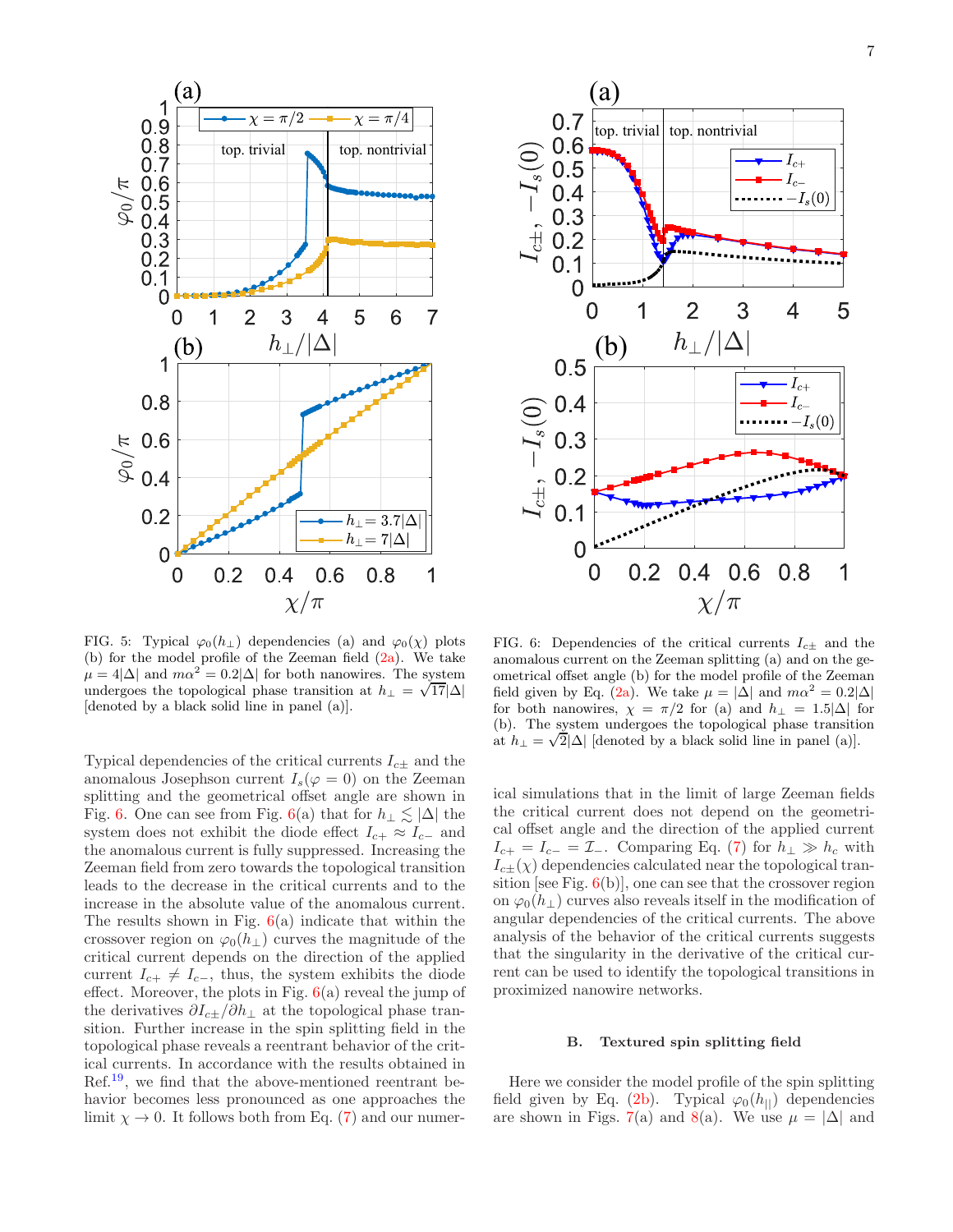<span id="page-7-0"></span>

<span id="page-7-1"></span>

FIG. 7: Typical  $\varphi_0(h_{\parallel})$  dependencies (a) and  $\varphi_0(\chi)$  plots (b) for the model profile of the spin splitting field given by Eq. [\(2b\)](#page-2-5). We take  $\mu = |\Delta|$  and  $m\alpha^2 = 0.2|\Delta|$  for both nanowires. The system undergoes the topological phase transition at  $h_{\parallel} = \sqrt{2} |\Delta|$  [denoted by a black solid line in panel (a)].

 $\mu = 4|\Delta|$  for the plots in Figs. [7\(](#page-7-0)a) and [8\(](#page-7-1)a), respectively. One can clearly see that the crossover region on  $\varphi_0(h_{\perp})$ curves extends far into the topologically nontrivial phase and the superconducting phase offset significantly deviates from the geometrical offset angle even for large spin splitting fields  $h_{\parallel} \gg h_c$ . Our numerical simulations reveal that the contribution of the continuum states to supercurrent is comparable with the one from the subgap states even for large spin splitting fields. Thus, the analysis of the subgap states is not enough for the description of the junction characteristics. The results in Figs.  $7(a)$  $7(a)$ and  $8(a)$  $8(a)$  show a number of peculiarities in the behavior of the anomalous phase. Note that  $\varphi_0(h_{\parallel})$  curves in Fig. [7\(](#page-7-0)a) (for  $\mu = |\Delta|$ ) reveal a smooth crossover from the conventional to the anomalous Josephson effect while the results in Fig. [8\(](#page-7-1)a) (for  $\mu = 4|\Delta|$ ) indicate the jumps of the anomalous phase in the topologically trivial re-gion. In particular, the plots in Fig. [8\(](#page-7-1)a) for  $\chi = \pi/2$ indicate a jump of the anomalous phase at  $h_{\parallel} \approx 2.2|\Delta|$ 

FIG. 8: Typical  $\varphi_0(h_{\perp})$  dependencies (a) and  $\varphi_0(\chi)$  plots (b) for the model profile of the spin splitting field given by Eq. [\(2b\)](#page-2-5). We take  $\mu = 4|\Delta|$  and  $m\alpha^2 = 0.2|\Delta|$  for both nanowires. The system undergoes the topological phase tran- $\frac{1}{\sinh(\pi x)}$  is  $\frac{1}{\sinh(\pi x)}$  [denoted by a black solid line in panel  $(a)$ .

and a dip at the topological transition. The appearance of the jumps arises from the interplay of two competing local minima of the total energy vs. the superconducting phase difference. The results presented in Fig.  $8(a)$  $8(a)$  for  $\chi = \pi/4$  reveal even two jumps of the anomalous phase at  $h_{\parallel} \approx 3|\Delta|$  and  $h_{\parallel} \approx 4|\Delta|$  in the topologically trivial phase. Typical dependencies of the anomalous phase shift on the geometrical offset angle for the spin splitting profile  $(2b)$  are shown in Figs.  $7(b)$  $7(b)$  and  $8(b)$  $8(b)$ . One can see from Fig. [7\(](#page-7-0)b) and [8\(](#page-7-1)b) that  $\varphi_0(\chi)$  dependencies are nonlinear both in the topologically trivial and nontrivial regimes.

Typical dependencies of the critical currents  $I_{c\pm}$  and the anomalous Josephson current  $I_s(\varphi = 0)$  on the spin splitting field and the geometrical offset angle are shown in Fig. [9.](#page-8-2) These results demonstrate that all previously mentioned features of the critical currents such as the jump of the derivative  $\partial I_{c\pm}/\partial h_{||}$  at the topological tran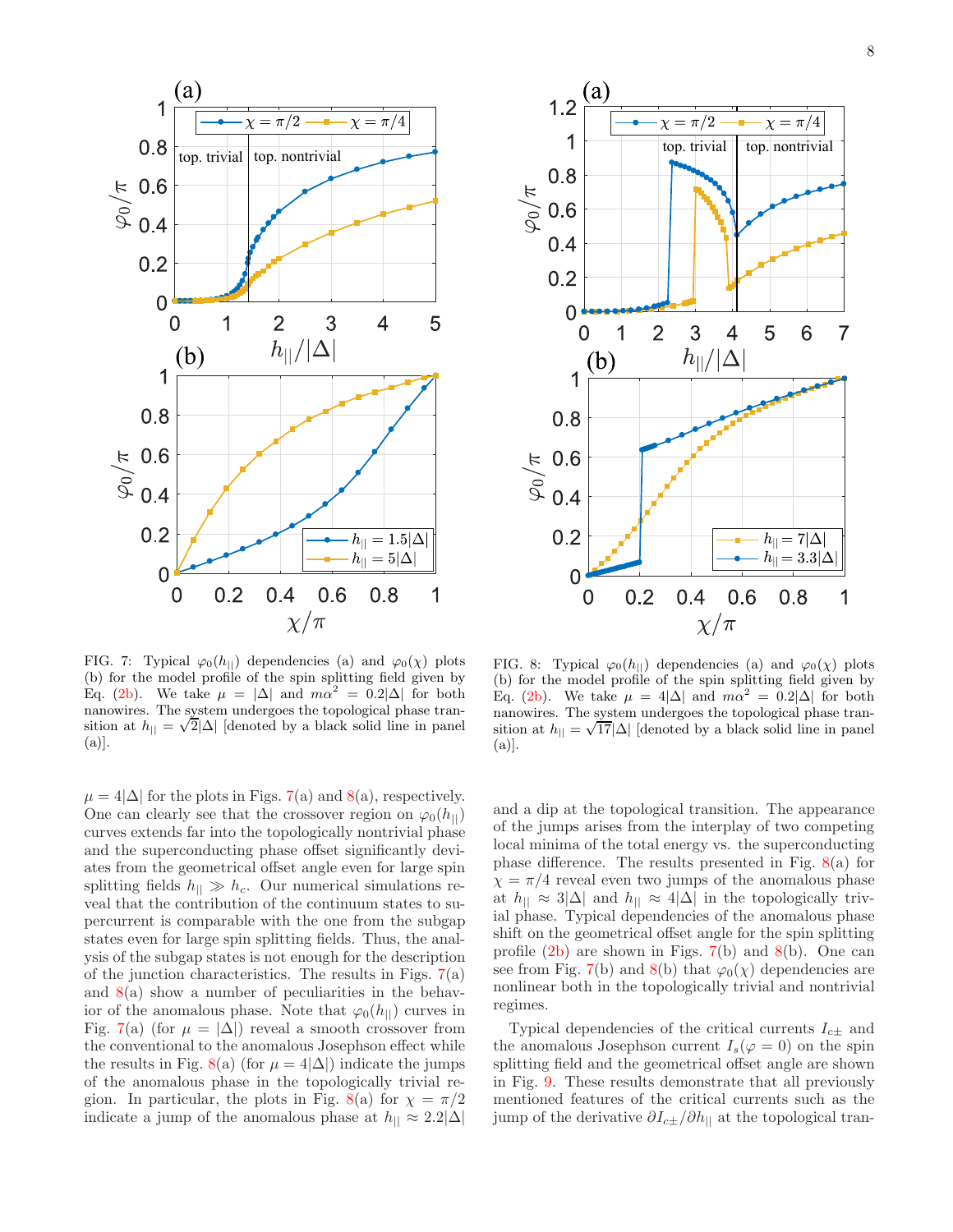sition and the superconducting diode effect  $I_{c+} \neq I_{c-}$ are also observed in the case of the textured spin splitting field [\(2b\)](#page-2-5).

Finally, we argue that the above-described features of the Josephson transport originate due to the presence of two contributions to the total supercurrent from the subgap states and the continuum levels. Indeed, a necessary condition for the appearance of the geometry-induced effects under consideration is that these two contributions should be of different magnitude and have a different behavior with respect to the superconducting phase difference.

<span id="page-8-2"></span>

FIG. 9: Dependencies of the critical currents  $I_{c\pm}$  and the anomalous current on the spin splitting field (a) and on the geometrical offset angle (b) for the model profile of the spin splitting field given by Eq. [\(2b\)](#page-2-5). We take  $\mu = |\Delta|$  and  $m\alpha^2 =$ 0.2| $\Delta$ | for both nanowires,  $\chi = \pi/4$  for (a) and  $h_{||} = 1.5|\Delta|$  for (b). The system undergoes the topological phase transition at  $h_{\parallel} = \sqrt{2} |\Delta|$  [denoted by a black solid line in panel (a)].

sponding discussion in Ref.<sup>[33](#page-11-10)</sup>). However, one can expect that the observation of the anomalous Josephson effect in systems based on InAs/Al nanowires should be quite challenging. First, typical magnetic fields required to drive such systems into the topologically nontrivial phase  $H \sim 1$  T usually exceed perpendicular critical magnetic fields for the destruction of superconductivity in Al shell  $H_{c\perp} \sim 0.1 \text{ T}^{61,62}$  $H_{c\perp} \sim 0.1 \text{ T}^{61,62}$  $H_{c\perp} \sim 0.1 \text{ T}^{61,62}$  $H_{c\perp} \sim 0.1 \text{ T}^{61,62}$ . The second problem is that the observation of the anomalous Josephson effect in curved nanowire junctions with a textured profile of the spin splitting field shown in Fig. [1\(](#page-0-0)b) requires a precise alignment of external magnetic fields at nanometer scales. We anticipate that both these problems should be naturally resolved in a novel type of Majorana devices with epitaxial layer of superconducting Al and the ferromagnetic insulator EuS grown on InAs nanowires $46$ . Existing experimental data reveal that EuS becomes magnetized along the wire axis with typical switching (coercive) field of ±11 mT and an inferred remanent Zeeman field of  $\sim$  1.3 T. The fact that EuS magnetizes along the wire axis makes these devices quite promising for the realization of topological nanowire networks since their use eliminates the need for precise alignment of external magnetic fields. Thus, we argue that ferromagnetic hybrid nanowires are a natural platform to probe the peculiarities of the Josephson effect studied in our work. Moreover, the analysis of various characteristics of the Josephson effect (the anomalous phase offset shift, critical current) on the model parameters carried out in our work can be used to estimate the parameters of such devices (the strength of spin-orbit coupling as well as the induced Zeeman field in the semiconducting core) crucial for the relalization of the topological superconductivity in hybrid nanowires.

Let us note in conclusion that the geomtry-induced transport effects considered in our work can be simulated in straight nanowire junctions with an inhomogeneous spin-orbit coupling. Indeed, for the spin-orbit term in our model Hamiltonian [\(1b\)](#page-1-2) the spin operator  $\hat{\sigma}$  is projected onto the axis  $\mathbf{n} \times \boldsymbol{\tau}(s)$  which changes its direction along the curved wire. Here  $\mathbf{n} = [0, 0, 1]$  is the Rashba unit vector and  $\tau = [\cos \chi(s), \sin \chi(s), 0]$  is the unit vector along the wire axis. One can see that choosing the appropriate profile of the Rashba unit vector  $n(s)$  along a straight wire allows one to reduce the problem for a curved wire to the one for a straight wire with an inhomogeneous spin-orbit coupling. However, the experimental realization of such interaction requires a precise control of the direction of built-in electric fields in the sample and is quite challenging (see Refs. $63,64$  $63,64$  and references therein).

### <span id="page-8-1"></span>VI. SUMMARY

## Experimentally, the characteristics of the anomalous Josephson effect studied in our work can be probed in various SQUID setups (see, e.g., Fig. 2 and the corre-

<span id="page-8-0"></span>V. DISCUSSION

To sum up, we have uncovered and explained the crossover between the conventional and the anomalous Josephson effect in curved nanowire junctions as both proximitized nanowire parts undergo a transition to the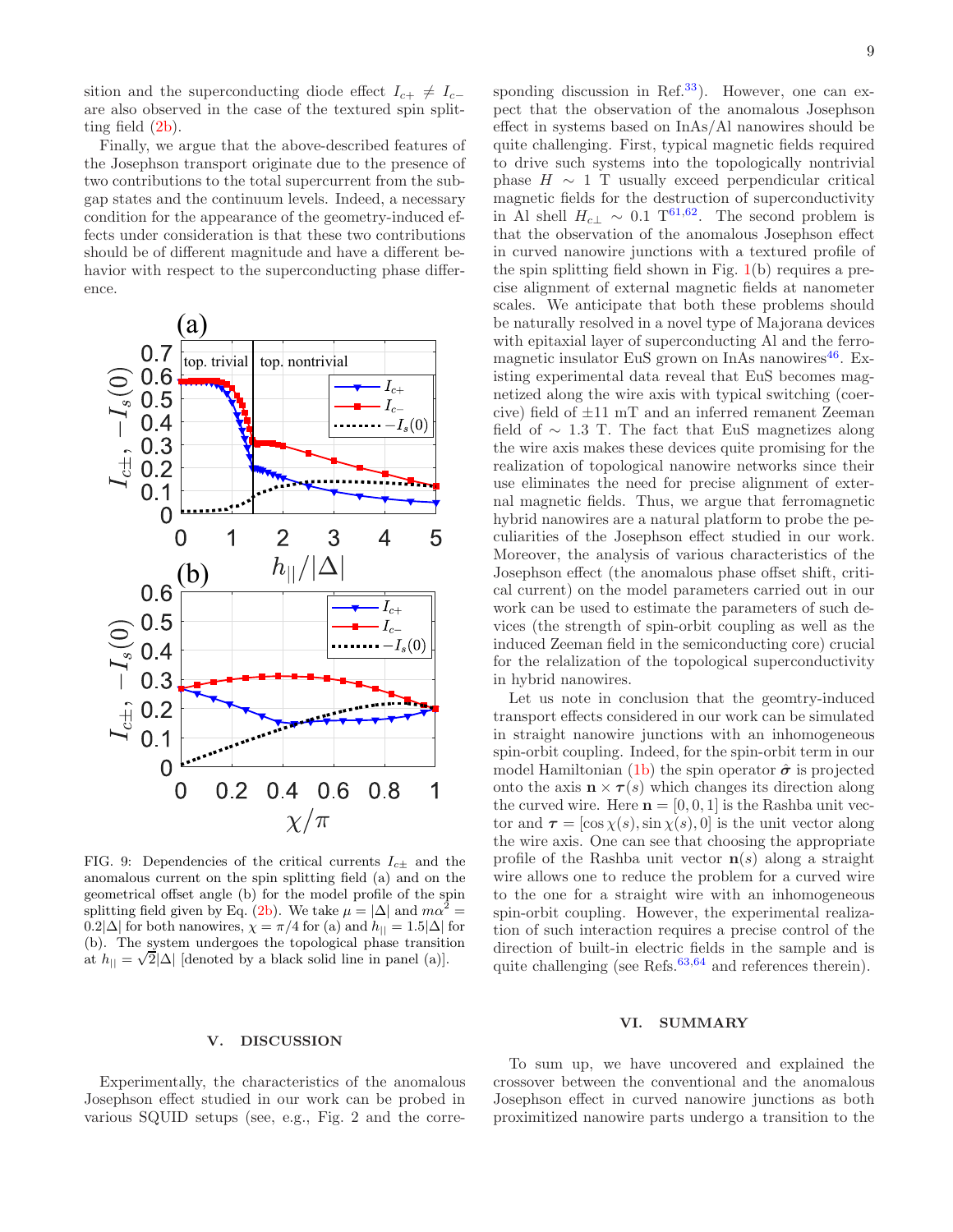topologically nontrivial state. We have shown that both the subgap and continuum quasiparticle states are responsible for such unusual behavior of the anomalous Josephson phase. We have investigated the manifestations of the above crossover on the dependencies of the critical current on the spin splitting and geometrical offset angle. In particluar, we have demonstrated that the above crossover reveals itself in the superconducting diode effect: the magnitude of the critical current depends on the direction of the applied current. Our results suggest a new type of a tunable phase battery which can be experimentally implemented in systems based on hybrid ferromagnetic nanowires. The resulting phase battery can be used as a probe of topological transitions in Majorana networks and can become a useful element of various quantum computation devices.

### Acknowledgments

We thank A.A. Bespalov, S.V. Mironov, D.Yu. Vodolazov, V.L. Vadimov, M.A. Silaev, I.M. Khaymovich and P.I. Arseyev for valuable comments. This work was supported in part by the Russian Foundation for Basic Research under Grant No. 19-31-51019 and the Russian State Contract No. 0035-2019-0021. The work involving numerical calculations for the case of a textured spin splitting field was supported by the Russian Science Foundation (Grant No. 20-12-00053).

#### <span id="page-9-0"></span>Appendix A: Details of numerical simulations

Here we provide the details of numerical simulations. Our starting point is the BdG equations [\(1\)](#page-1-1) and the geometry of the problem is shown schematically in Fig. [1](#page-0-0) (without loss of generality, we assume that the contact is located at  $s = 0$ ). For numerical calculations it is convenient to exploit a formal equivalence between the inhomogeneous Rashba spin-orbit interaction and the inhomogeneous spin splitting field $65,66$  $65,66$ . Performing the rotation of the BdG matrix [\(1b\)](#page-1-2) in the spin space  $\check{\mathcal{H}}(s) = \check{U}^{\dagger}(s) \check{H}_{\text{BdG}}(s) \check{U}(s)$  where

<span id="page-9-2"></span>
$$
\check{U}(s) = \exp\left[ik_{so} \int_0^s ds' \hat{\sigma}_n(s')\right], \quad (A1)
$$

we get the following eigenvalue problem:

<span id="page-9-3"></span>
$$
\check{\mathcal{H}}(s)\tilde{\Psi}(s) = E\tilde{\Psi}(s) , \quad \text{(A2a)}
$$

$$
\tilde{\mathcal{H}}(s) = \left[\frac{p^2}{2m} - \tilde{\mu}(s)\right] \tilde{\tau}_z + \mathbf{h}(s) \left[\tilde{U}^\dagger(s)\hat{\boldsymbol{\sigma}}\tilde{U}(s)\right] \quad \text{(A2b)}
$$

$$
+|\Delta| \left[\tau_x \cos \varphi(s) - \tau_y \sin \varphi(s)\right].
$$

Here  $k_{so} = m\alpha/\hbar$ ,  $\tilde{\mu}(s) = \mu(s) + m\alpha^2/2$ , and  $\tilde{\Psi}(s) =$  $\check{U}^{\dagger}(s)\Psi(s)$ . Substituting a step-wise profile for the geometrical phase  $\chi(s) = \chi \Theta(s)$  into Eq. [\(A1\)](#page-9-2), we get

$$
\check{U}(s) = [\cos(k_{so}s) + i\sin(k_{so}s)\,\hat{\sigma}_n(s)] \tag{A3}
$$

Eqs. [\(A2\)](#page-9-3) imply that the the rotated wave function and its derivative must be continuous at the contact which allows one to construct a simple finite-difference approximation for the eigenvalue problem  $(A2)$ . On the other hand, the boundary conditions for the initial problem  $(1)$ include the continuity of the quasiparticle wave function as well as the jump of its derivative at the contact

$$
\left. \frac{d\Psi}{ds} \right|_{+0} - \frac{d\Psi}{ds} \bigg|_{-0} = \check{M}\Psi(0) , \qquad (A4a)
$$

$$
\check{M} = ik_{so} \left[ \hat{\sigma}_x \sin \chi - \hat{\sigma}_y \left( \cos \chi - 1 \right) \right] \ . \tag{A4b}
$$

The above equations clearly show that a step-wise profile of the geometrical phase introduces an additional spindependent barrier for quasiparticles at the contact and the barrier strength is controlled both by the strength of spin-orbit interaction and the geometrical phase difference.

Finally, we describe the finite-difference scheme which we use for calculations of the quasiparticle spectra. Introducing the spatial grid  $s_i = aj$ , where a is the discretization step size and  $j$  is an integer, the finite-difference approximation of the eigenvalue problem  $(A2)$  is as follows

<span id="page-9-4"></span>
$$
\sum_{l'=1}^{N} \check{\mathcal{H}}_{ll'} \tilde{\Psi}(s_{l'}) = E \tilde{\Psi}(s_l) , \quad \text{(A5a)}
$$

$$
\tilde{\mathcal{H}}_{ll'} = \left\{ \left[ 2t - \tilde{\mu}(s_l) \right] \tilde{\tau}_z + \mathbf{h}(s_l) \left[ \check{U}^\dagger(s_l) \hat{\boldsymbol{\sigma}} \check{U}(s_l) \right] \right\} \tag{A5b} \n+ |\Delta| \left[ \tilde{\tau}_x \cos \varphi(s_l) - \tilde{\tau}_y \sin \varphi(s_l) \right] \right\} \delta_{l,l'} \n- t \tilde{\tau}_z(\delta_{l,l'-1} + \delta_{l,l'+1}).
$$

Here  $N$  is the total number of grid points and  $t =$  $\hbar^2/2ma^2$ . In our numerical simulations we  $\ell\sqrt{m|\Delta|/\hbar} =$ 44,  $N = 1000$  and compute 400 positive eigenvalues of the BdG matrix  $(A5b)$ . Here  $\ell$  is the length of each nanowire. In order to exclude the influence of finite-size effects on our results, we perform the robustness check by increasing the wire length and the number of grid points. We have checked that a further doubling of  $\ell$  with the same density of points yields only few percent deviations for the critical supercurrent and insignificant deviations for the anomalous phase shift.

### <span id="page-9-1"></span>Appendix B: BdG equations in the helical basis and the effective low-energy model [\(5a\)](#page-2-3)

<span id="page-9-5"></span>To derive the effective model  $(5a)$  $(5a)$  $(5a)$  we follow Ref.<sup>5</sup> and consider, first, an auxillary translation invariant problem for a straight nanowire in the momentum representation

$$
\check{H}(k)\Psi(k) = E\Psi(k) , \qquad \text{(B1a)}
$$

$$
\check{H}(k) = \xi_k \check{\tau}_z - h_\perp \hat{\sigma}_z \tag{B1b}
$$

$$
+|\Delta| [\check{\tau}_x \cos \varphi - \check{\tau}_y \sin \varphi] - \lambda_k \hat{\sigma}_n(\chi) \check{\tau}_z .
$$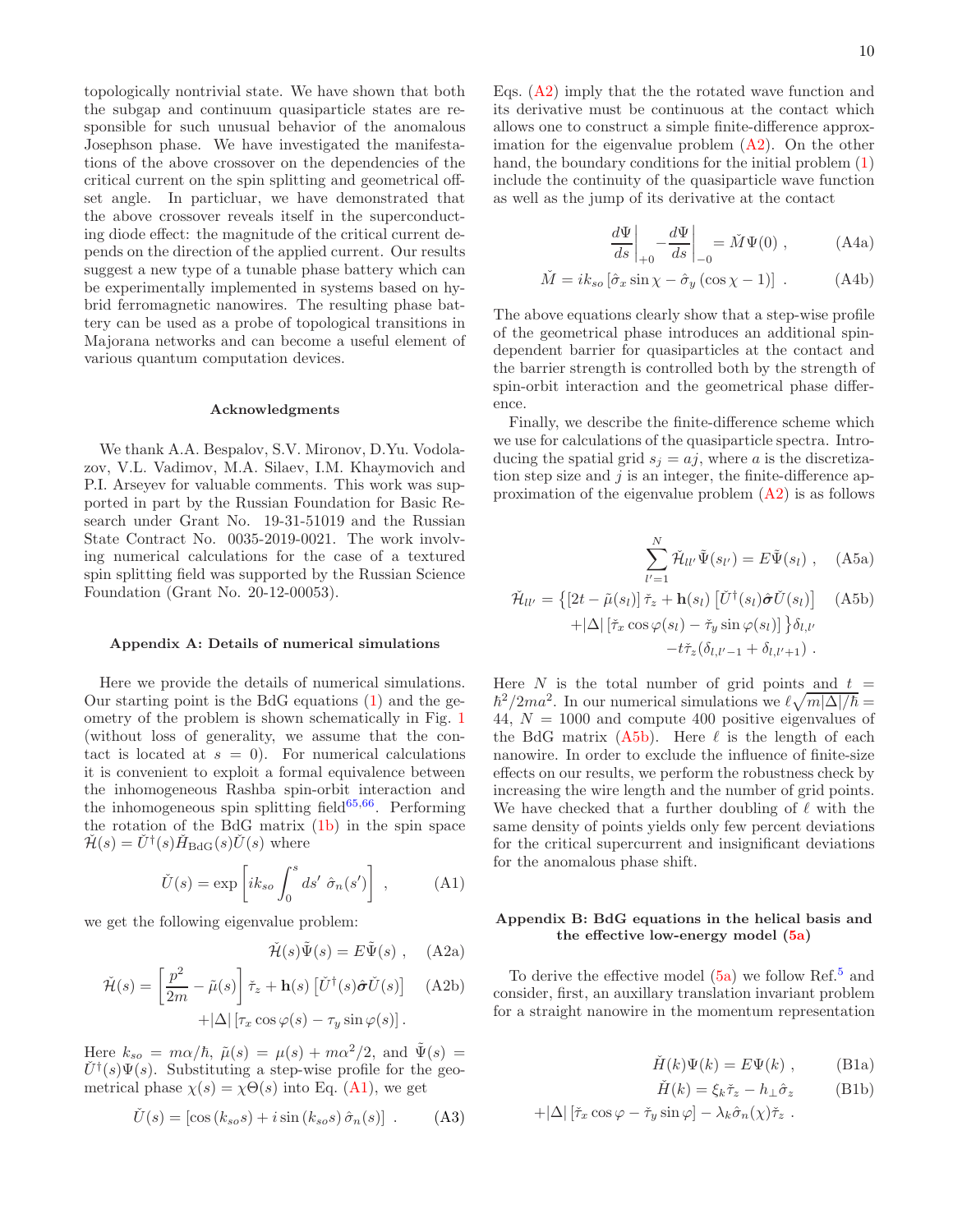Here  $\hbar k$  is the momentum along the wire,  $\xi_k$  =  $\hbar^2 k^2/2m - \mu$ , and  $\lambda_k = \alpha \hbar k$ . The above problem can be rewritten in the basis of the normal-state Hamiltonian

$$
\hat{H}_0 = [\xi_k - h_\perp \hat{\sigma}_z - \lambda_k \hat{\sigma}_n(\chi)] \tag{B2}
$$

As a result, one gets the following equations

$$
\tilde{\mathcal{H}}_{hs}(k)\Psi_{hs}(k) = E\Psi_{hs}(k) ,
$$

<span id="page-10-3"></span> $(D9a)$ 

f

$$
\tilde{\mathcal{H}}_{hs}(k) = \begin{bmatrix}\n\varepsilon_{+}(k) & \Delta_{p+}(k) & 0 & \Delta_{s}(k) \\
\Delta_{p+}^{\dagger}(k) & -\varepsilon_{+}(k) & \Delta_{s}^{\dagger}(k) & 0 \\
0 & \Delta_{s}(k) & \varepsilon_{-}(k) & \Delta_{p-}(k) \\
\Delta_{s}^{\dagger}(k) & 0 & \Delta_{p-}^{\dagger}(k) & -\varepsilon_{-}(k)\n\end{bmatrix},
$$
\n(B3b)

where  $\varepsilon_{\pm}(k) = \xi_k \pm \sqrt{h_{\perp}^2 + \lambda_k^2}$  is the energy spectrum of the normal-state helical subbands and  $\Psi_{hs}$  =  $[u_+, v_+, u_-, v_-]^T$  is the quasiparticle wave function in the helical basis. One can clearly see from Eqs. [\(B3\)](#page-10-3) that the eigenvalue problem [\(B1\)](#page-9-5) for the spinful proximitized nanowire is reduced to two one-dimensional superconductors with the p-wave intraband pairing

$$
\Delta_{p+}(k) = |\Delta|e^{i(\varphi + \chi)} \frac{i\lambda_k}{\sqrt{h_\perp^2 + \lambda_k^2}} , \quad \text{(B4a)}
$$

$$
\Delta_{p-}(k) = |\Delta|e^{i(\varphi - \chi)} \frac{i\lambda_k}{\sqrt{h_{\perp}^2 + \lambda_k^2}} \qquad \text{(B4b)}
$$

coupled through the interband s-wave gap function

$$
\Delta_s(k) = |\Delta|e^{i\varphi}\frac{h_\perp}{\sqrt{h_\perp^2 + \lambda_k^2}}.
$$
 (B5)

Within the limit  $\mu \gg |\Delta|, m\alpha^2$  and  $h_{\perp} \gtrsim |\Delta|$  one can neglect the interband s-wave pairing<sup>[5](#page-11-18)[,19](#page-11-6)[,33](#page-11-10)</sup>. The resulting block diagonal BdG matrix has the following form:

$$
\tilde{\mathcal{H}}_{hs}(k) = \begin{bmatrix} \check{H}_{+}(k) & 0\\ 0 & \check{H}_{-}(k) \end{bmatrix}, \text{ (B6a)}
$$

$$
\check{H}_{\eta}(k) = \begin{bmatrix} \xi_k + \eta h_{\perp} & \frac{i\lambda_k|\Delta|}{h_{\perp}} e^{i(\varphi + \eta \chi)} \\ -\frac{i\lambda_k|\Delta|}{h_{\perp}} e^{-i(\varphi + \eta \chi)} & -\xi_k - \eta h_{\perp} \end{bmatrix} .
$$
 (B6b)

Here  $\eta = \pm$  is the subband index. Generalization of the above equation to the inhomogeneous case can be

obtained either following the derivation, e.g., in Ref.<sup>[33](#page-11-10)</sup> or just replacing  $k \to -i\partial_s$  in the above matrices and introducing the appropriate anticommutators in the gap operators to allow spatial variations of the superconducting phase difference  $\varphi(s)$  and the geometrical offset angle  $\chi(s)$ . As a result, we get the effective BdG model [\(5a\)](#page-2-3).

### <span id="page-10-2"></span>Appendix C: Derivation of Eq.  $(6a)$  in the main text

Here we provide the derivation of Eq.  $(6a)$  in the main text<sup>[32](#page-11-19)[,33](#page-11-10)</sup>. Our starting point is the BdG equations  $(5)$ 

<span id="page-10-4"></span>
$$
\begin{bmatrix} \xi(s) + \eta h_{\perp} & \Delta_{p\eta}(s) \\ \Delta_{p\eta}^{\dagger}(s) & -\xi(s) - \eta h_{\perp} \end{bmatrix} \begin{bmatrix} u_{\eta}(s) \\ v_{\eta}(s) \end{bmatrix} = E \begin{bmatrix} u_{\eta}(s) \\ v_{\eta}(s) \end{bmatrix} \tag{C1}
$$

and the *p*-wave gap operator  $\Delta_{pn}(s)$  is given by Eq. [\(5b\)](#page-2-6). Substituting step-wise profiles for both superconducting and geometrical phases into Eq.  $(C1)$ , one can easily get the solutions in the quasiclassical approximation

<span id="page-10-5"></span>
$$
\begin{bmatrix} u_{\eta}(s) \\ v_{\eta}(s) \end{bmatrix}_{s<0} = e^{\zeta_{\eta}s} \left\{ a_{\eta+} e^{ik_{F\eta}s} \begin{bmatrix} 1 \\ -ie^{i\gamma_{\eta}} \end{bmatrix} \right.
$$
\n
$$
(C2a)
$$
\n
$$
+ a_{\eta-} e^{-ik_{F\eta}s} \begin{bmatrix} 1 \\ ie^{-i\gamma_{\eta}} \end{bmatrix} \right\},
$$
\n
$$
u_{\eta}(s)
$$
\n
$$
v_{\eta}(s)
$$
\n
$$
+ b_{\eta-} e^{-ik_{F\eta}s} \begin{bmatrix} 1 \\ -ie^{-i\gamma_{\eta}-i(\varphi+\eta\chi)} \end{bmatrix}
$$
\n
$$
(C2b)
$$

Here  $\hbar k_{F\eta}$  = Re $[\sqrt{2m(\mu - \eta h_{\perp})}]$  is the subband Fermi momentum,  $\zeta_{\eta} = \sqrt{|\Delta_{\eta}|^2 - E^2}/\hbar v_{F \eta}, |\Delta_{\eta}|$  $\alpha p_{F\eta}|\Delta|/h_{\perp}$  is the superconducting gap in the spectrum of the subband  $\eta$ ,  $v_{F\eta}$  is the Fermi velocity,  $\gamma_{\eta}$  =  $\arccos(E/|\Delta_n|)$ , and  $|E| < |\Delta_n|$ . Matching the quasiparticle wave functions  $(C2)$  in the case of transparent junction, we get the spectral equation

$$
\sin\left[\gamma_{\eta} + (\varphi + \eta \chi)/2\right] = 0. \tag{C3}
$$

The solutions of the above equation are given by Eq. [\(6a\)](#page-3-1). Note also that the condition for the validity of the quasiclassical approximation  $\hbar^2 k_{F\eta}^2/2m \gg |\Delta|$  breaks down for  $\eta = +$  subband in the vicinity of the topological transition since  $k_{F+} \to 0$  as  $\mu \to h_{\perp}$ .

- <span id="page-10-0"></span><sup>1</sup> A. Yu. Kitaev, Unpaired Majorana fermions in quantum wires, Phys.-Usp. 44, 131 (2001).
- <sup>2</sup> C. Nayak, S. H. Simon, A. Stern, M. Freedman, S. Das Sarma, Non-Abelian anyons and topological quantum computation, Rev. Mod. Phys. 80, 1083-1159 (2008).
- <span id="page-10-1"></span>3 J. Alicea, Y. Oreg, G. Refael, F. von Oppen, M. P. A. Fisher, Non-Abelian statistics and topological quantum information processing in 1D wire networks, Nat. Phys. 7, 412 (2011).
- <sup>4</sup> D. Aasen, M. Hell, R. V. Mishmash, A. Higginbotham,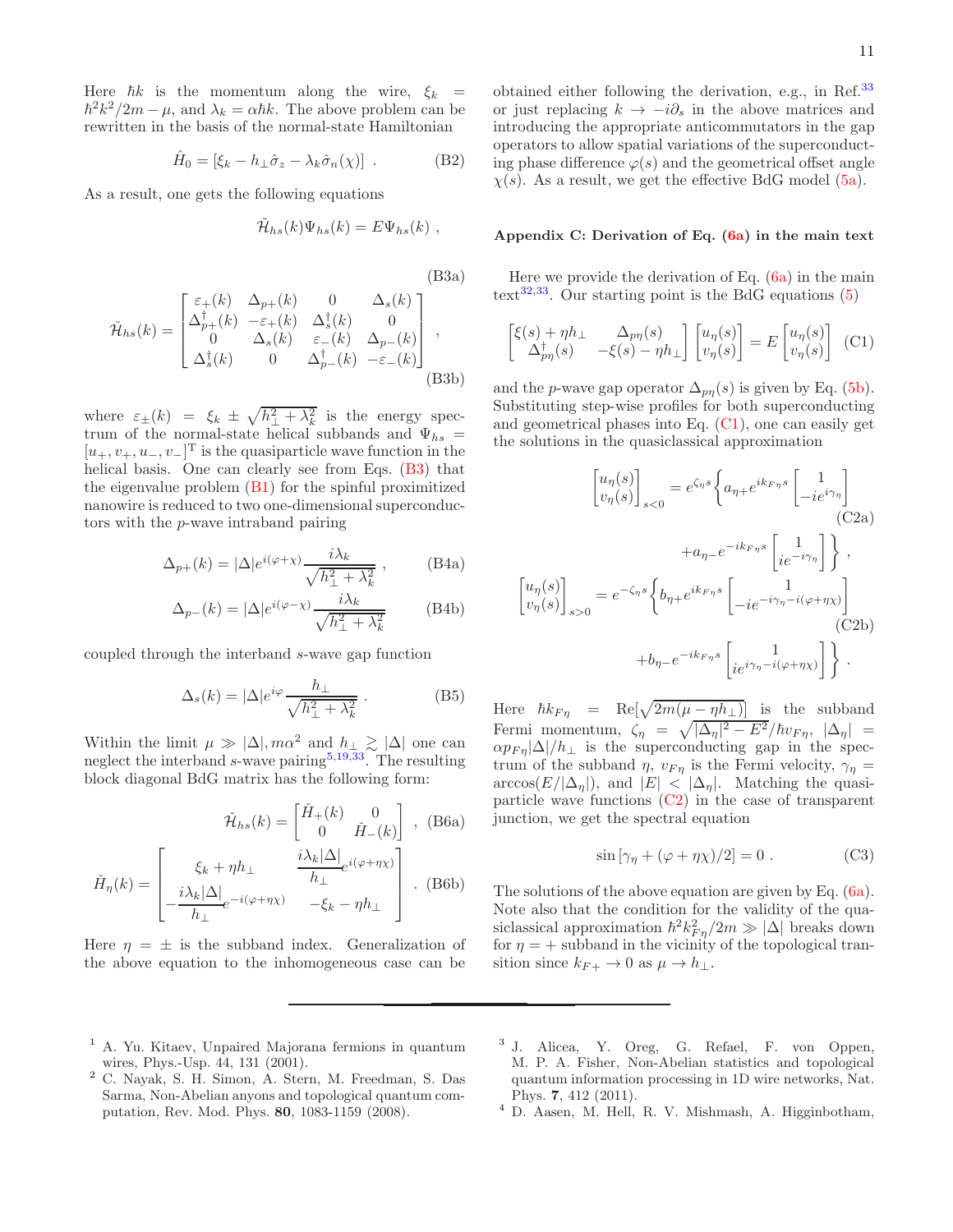J. Danon, M. Leijnse, T. S. Jespersen, J. A. Folk, C. M. Marcus, K. Flensberg, J. Alicea, Milestones Toward Majorana-Based Quantum Computing, Phys. Rev. X 6, 031016 (2016).

- <span id="page-11-18"></span>5 J. Alicea, New directions in the pursuit of Majorana fermions in solid state systems, Rep. Prog. Phys. 75, 076501 (2012).
- <sup>6</sup> S. R. Elliott, M. Franz, *Colloquium*: Majorana fermions in nuclear, particle, and solid-state physics, Rev. Mod. Phys. 87, 137-163 (2015).
- <span id="page-11-0"></span><sup>7</sup> R. Aguado, Majorana quasiparticles in condensed matter, Riv. Nuovo Cimento Soc. Ital. Fis. 40, 523 (2017).
- <span id="page-11-1"></span><sup>8</sup> A. Das, Y. Ronen, Y. Most, Y. Oreg, M. Heiblum, and H. Shtrikman, Zero-bias peaks and splitting in an Al-InAs nanowire topological superconductor as a signature of Majorana fermions, Nature Physics 8, 887 (2012).
- <sup>9</sup> H. O. H. Churchill, V. Fatemi, K. Grove-Rasmussen, M. T. Deng, P. Caroff, H. Q. Xu, and C. M. Marcus, Superconductor-nanowire devices from tunneling to the multichannel regime: Zero-bias oscillations and magnetoconductance crossover, Phys. Rev. B  $87$ ,  $241401(R)$  (2013).
- <sup>10</sup> A. D. K. Finck, D. J. Van Harlingen, P. K. Mohseni, K. Jung, and X. Li, Anomalous Modulation of a Zero-Bias Peak in a Hybrid Nanowire-Superconductor Device, Phys. Rev. Lett. 110, 126406 (2013).
- <sup>11</sup> S. M. Albrecht, A. P. Higginbotham, M. Madsen, F. Kuemmeth, T. S. Jespersen, J. Nygård, P. Krogstrup, C. M. Marcus, Exponential protection of zero modes in Majorana islands, Nature 531, 206 (2016).
- <sup>12</sup> F. Nichele, A. C. C. Drachmann, A. M. Whiticar, E. C. T. O'Farrell, H. J. Suominen, A. Fornieri, T. Wang, G. C. Gardner, C. Thomas, A. T. Hatke, P. Krogstrup, M. J. Manfra, K. Flensberg, and C. M. Marcus, Scaling of Majorana Zero-Bias Conductance Peaks, Phys. Rev. Lett. 119, 136803 (2017).
- <sup>13</sup> H. Zhang, C.-X. Liu, S. Gazigegovic, D. Xu, J. A. Logan, G. Wang, N. van Loo, J. D. S. Bommer, M. W. A. de Moor, D. Car, R. L. M. Op het Veld, P. J. van Veldhoven, S. Koelling, M. A. Verheijen, M. Pendharkar, D. J. Penachio, B. Shojaei, J. S. Lee, C. J. Palmstrøm, E. P. A. M. Bakkers, S. D. Sarma, and L. P. Kouwenhoven, Quantized Majorana conductance, Nature 556, 74 (2018).
- <sup>14</sup> A. Grivnin, E. Bor, M. Heiblum, Y. Oreg, and H. Shtrikman, Concomitant opening of a bulk-gap with an emerging possible Majorana zero mode, Nat. Commun. 10, 1940 (2019).
- <span id="page-11-2"></span> $15$  J. D. S. Bommer, H. Zhang, Ö. Gül, B. Nijholt, M. Wimmer, F. N. Rybakov, J. Garaud, D. Rodic, E. Babaev, M. Troyer, D. Car, S. R. Plissard, E. P. A. M. Bakkers, K. Watanabe, T. Taniguchi, and L. P. Kouwenhoven, Spin-Orbit Protection of Induced Superconductivity in Majorana Nanowires, Phys. Rev. Lett. 122, 187702 (2019).
- <span id="page-11-3"></span> $^{16}$  H. Pan and S. Das Sarma, Physical mechanisms for zerobias conductance peaks in Majorana nanowires, Phys. Rev. Res. 2, 013377 (2020).
- <span id="page-11-4"></span><sup>17</sup> M. Cheng and R. M. Lutchyn, Josephson current through a superconductor/semiconductor-nanowire/superconductor junction: Effects of strong spin-orbit coupling and Zeeman splitting, Phys. Rev. B 86, 134522 (2012).
- <sup>18</sup> D. I. Pikulin and Y. V. Nazarov, Phenomenology and dynamics of a Majorana Josephson junction, Phys. Rev. B 86, 140504(R) (2012).
- <span id="page-11-6"></span><sup>19</sup> P. San-Jose, J. Cayao, E. Prada, and R. Aguado, Multiple Andreev reflection and critical current in topological superconducting nanowire junctions, New J. Phys. 15, 075019 (2013).
- <span id="page-11-12"></span><sup>20</sup> J. Cayao, E. Prada, P. San-Jose, and R. Aguado, SNS junctions in nanowires with spin-orbit coupling: Role of confinement and helicity on the subgap spectrum, Phys. Rev. B 91, 024514 (2015).
- $21$  P. Marra, R. Citro, and A. Braggio, Signatures of topological phase transitions in Josephson current-phase discontinuities, Phys. Rev. B 93, 220507(R) (2016).
- <sup>22</sup> Y. Peng, F. Pientka, E. Berg, Y. Oreg, and F. von Oppen, Signatures of topological josephson junctions, Phys. Rev. B 94, 085409 (2016).
- <span id="page-11-13"></span><sup>23</sup> K. N. Nesterov, M. Houzet, and J. S. Meyer, Anomalous Josephson effect in semiconducting nanowires as a signature of the topologically nontrivial phase, Phys. Rev. B 93, 174502 (2016).
- <span id="page-11-16"></span><sup>24</sup> J. Cayao, P. San-Jose, A. M. Black-Schaffer, R. Aguado, and E. Prada, Majorana splitting from critical currents in Josephson junctions, Phys. Rev. B 96, 205425 (2017).
- <span id="page-11-17"></span><sup>25</sup> J. Cayao and A. M. Black-Schaffer, Finite length effect on supercurrents between trivial and topological superconductors, Eur. Phys. J. Spec. Top. 227, 1387-1396 (2018).
- <span id="page-11-14"></span> $26$  C. Murthy, V. D. Kurilovich, P. D. Kurilovich, B. van Heck, L. I. Glazman, and C. Nayak, Energy spectrum and current-phase relation of a nanowire Josephson junction close to the topological transition, Phys. Rev. B 101, 224501 (2020).
- <sup>27</sup> M. Kjaergaard, H. J. Suominen, M. P. Nowak, A. R. Akhmerov, J. Shabani, C. J. Palmstrøm, F. Nichele, and C. M. Marcus, Transparent Semiconductor-Superconductor Interface and Induced Gap in an Epitaxial Heterostructure Josephson Junction, Phys. Rev. Appl. 7, 034029 (2017).
- <span id="page-11-5"></span><sup>28</sup> M. F. Goffman, C. Urbina, H. Pothier, J. Nygård, C. Marcus, and P. Krogstrup, Conduction channels of an InAs-Al nanowire Josephson weak link, New J. Phys. 19, 092002 (2017).
- <span id="page-11-7"></span><sup>29</sup> S. Gazibegovic, D. Car, H. Zhang, S. C. Balk, J. A. Logan, M. W. A. de Moor, M. C. Cassidy, R. Schmits, D. Xu, G. Wang, P. Krogstrup, R. L. M. Op het Veld, K. Zuo, Y. Vos, J. Shen, D. Bouman, B. Shojaei, D. Pennachio, J. S. Lee, P. J. van Veldhoven, S. Koelling, M. A. Verheijen, L. P. Kouwenhoven, C. J. Palmstrøm, and E. P. A. M. Bakkers, Epitaxy of advanced nanowire quantum devices, Nature 548, 434-438 (2017).
- <span id="page-11-8"></span>30 F. Krizek, T. Kanne, D. Razmadze, E. Johnson, J. Nygård, C. M. Marcus, and P. Krogstrup, Growth of InAs Wurtzite Nanocrosses from Hexagonal and Cubic Basis, Nano Lett. 17, 6090-6096 (2017).
- <span id="page-11-9"></span><sup>31</sup> Z.-J. Ying, M. Cuoco, P. Gentile, C. Ortix, Josephson Current in Rashba-based Superconducting Nanowires with Geometric Misalignment, arXiv:1803.07900 (2017).
- <span id="page-11-19"></span> $32$  C. Spånslätt, Geometric Josephson effects in chiral topological nanowires, Phys. Rev. B 98, 054508 (2018).
- <span id="page-11-10"></span><sup>33</sup> A. G. Kutlin, and A. S. Mel'nikov, Geometry-dependent effects in Majorana nanowires, Phys. Rev. B 101, 045418 (2020).
- <span id="page-11-11"></span><sup>34</sup> A. Buzdin, Direct Coupling Between Magnetism and Superconducting Current in the Josephson  $\varphi_0$  Junction, Phys. Rev. Lett. 101, 107005 (2008).
- <span id="page-11-15"></span><sup>35</sup> I. Margaris, V. Paltoglou, and N. Flytzanis, Zero phase difference supercurrent in ferromagnetic Josephson junctions,